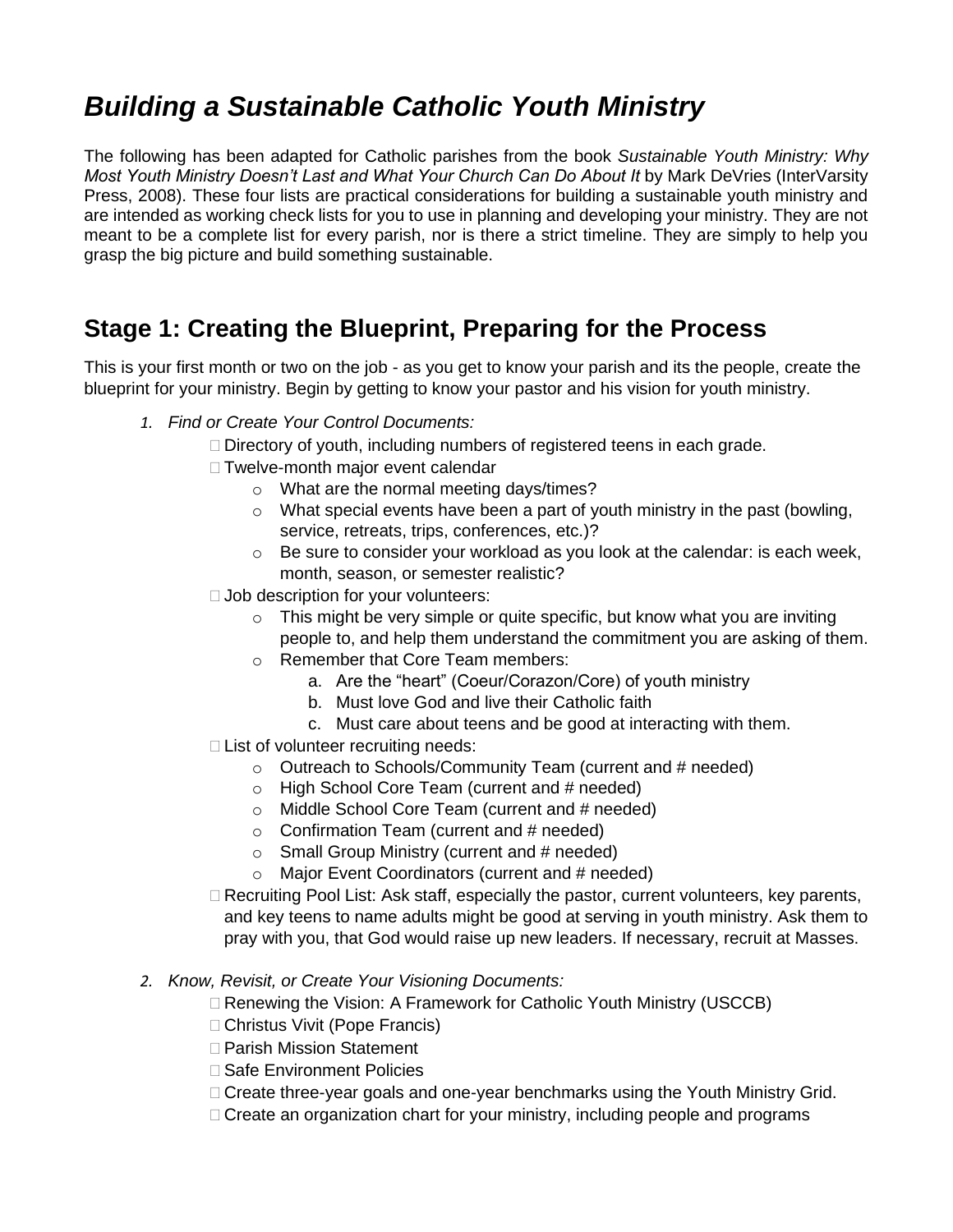## **Stage 2: Laying the Foundation**

Youth ministry is rooted in relationships. Once you have your blueprint, the foundation is laid by focusing on building relationships with teens, parents, and the greater parish and secular community.

- $\Box$  Ensure that your pastor approves of your goals and vision, and remain in close communication with him as your ministry develops.
- □ Familiarize yourself with the Diocesan Safe Environment policies.
- Recruit your volunteer team.
	- o Have everyone interested in volunteering fill out a simple volunteer application so you have their basic contact information and why they feel called to ministry.
	- $\circ$  Be sure to directly ask individuals to serve in youth ministry and not just make blanket requests. Follow up with those who are interested, but do not take everyone; rather, accept as volunteers only those who are can relate well to teens and joyfully witness to their own Catholic faith.
	- $\circ$  Ensure that each volunteer is fingerprinted/background checked and completes safe environment training. The individual volunteer can check their own prints and SE training [\(https://stpetersburg.cmgconnect.org/\)](https://stpetersburg.cmgconnect.org/), and the youth minister can be given access to check their volunteers (contact Michael Craig: [mjc@dosp.org\)](mailto:mjc@dosp.org).
	- $\circ$  Be sure to create a file for each adult volunteer to keep track of their basic info, volunteer application, the dates of completion for fingerprints/safe environment training, any certificates of completion for safe environment training or ministry related workshops, and any other notes.
- $\Box$  Identify all of the local public, Catholic, or other middle and high schools in your area.
	- o Learn where they are on the map in relation to your parish.
	- $\circ$  Determine which schools are most attended by your parishioners, or at which you have teachers/coaches who are parishioners.
	- $\circ$  Download their school calendars and activity schedules, and visit the schools to introduce yourself to administration and key teachers/coaches.
	- $\circ$  Begin praying for those schools, that God would work through your team and the teens in your parish to make an impact for the Kingdom in those schools.
- $\Box$  Ensure that you have a clean, simple, and useful registration form/process for families to register their teens for youth ministry.
- $\Box$  Personally contact every teen currently in the youth ministry.
- $\Box$  Learn the names of every teen in the youth ministry.
- $\Box$  Personally contact every parent of youth in the youth ministry.
- $\Box$  Determine your curriculum for the year and what resources you will use.
- $\Box$  Be present at all the Masses in your parish for the first few weekends on the job, and then be intentional about doing so at least once per month, especially on key weekends for your ministry or for parish life.
- $\Box$  Develop a communications plan for your ministry:
	- o Social media, email, website, regular mail, newsletters, bulletin, etc.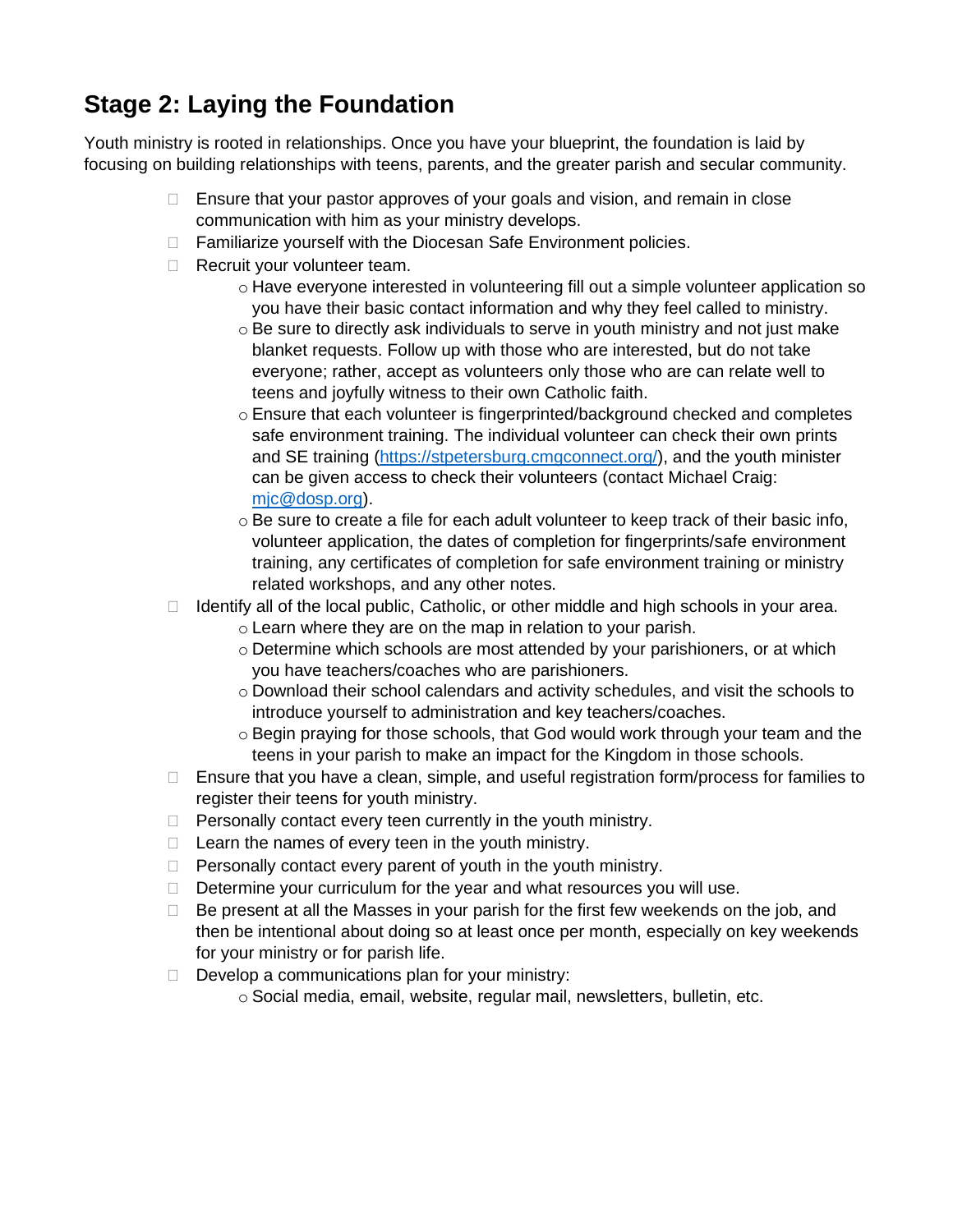#### **Stage 3: Beginning to Build**

Get to know your volunteers individually and help them grow together as a team through prayer, forming them in faith, seeking their input, and equipping them for ministry. Plan the schedule and curriculum with their input and help.

- $\Box$  Schedule regular volunteer leader gatherings
- $\Box$  Schedule one-on-one, face-to-face meetings with all volunteers (get to know them well and communicate your vision).
- □ Make a plan for two-by-two outreach to local schools. Train your team to go out in pairs to football games, school plays, etc. to visit teens they know, to be visible in the school, and to introduce yourself to both teens and adults in the community.
- □ Consider hospitality and relational ministry: Ask your volunteer team to think about the "experience" of a teen on any given youth night: from the moment they pull into the parking lot to the moment they get back in the car, what is their experience like – from the teen's perspective? What can we do to ensure that our ministry is warm and welcoming? What can we do to ensure that every teen feels seen, known, and loved?
- Develop a recruiting needs list (helpers who are not Core Team), e.g. communications coordinator (social media, bulletin, website), food coordinator, security team, hospitality team, trip or retreat coordinators, environment coordinator, etc.
- $\Box$  Continue to familiarize yourself with the Diocesan Safe Environment policies to ensure that your ministry develops in a safe manner.
- $\Box$  Plan your teen kick-off events and a (yearly or quarterly) parent information night.
- $\Box$  Lay out the curriculum templates for each week of the ministry year. Begin with one "semester," thinking through what your youth nights will look like.
- $\Box$  Create major event binders to stay organized and keep track for next year.